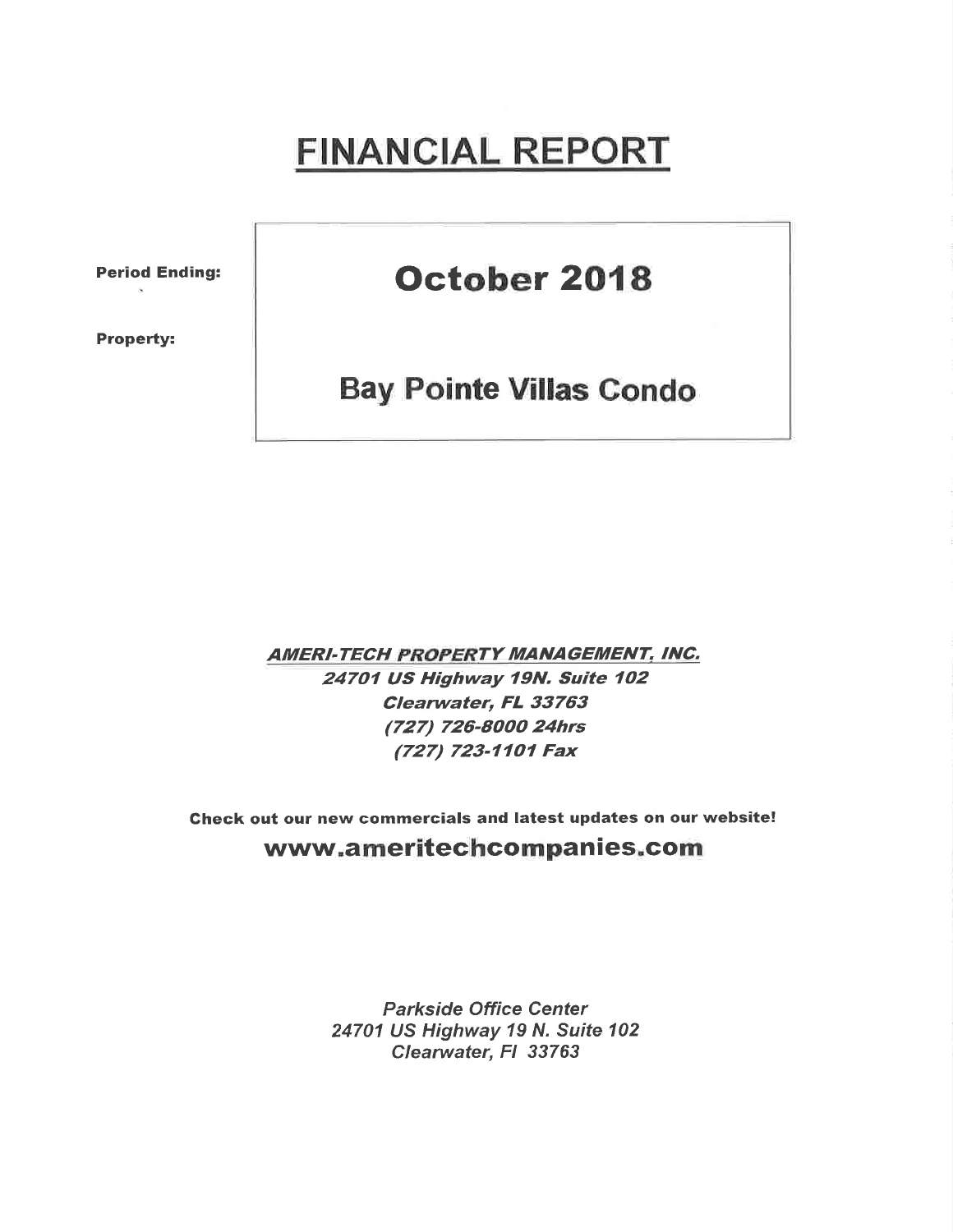It is the intent of Ameri-Tech Property Management services to produce a comprehensive self contained Financial Report, where as the validity and accuracy of the information being reported can be easily understood and substantiated. The following financial information is for Management purposes only in order to assist the association in financial planning. The attached financials have not been Audited, Reviewed, or Compiled at this time by an independent CPA.

The information contained on this page will aid the reader in better understanding this Financial Report. Each report analysis listed below will be explained in clear detail. This will enable the reader to better understand the intent and purpose of each report, as well as render the current financial disposition of the Property or Association.

TaþIe of Contents

| <b>Income Statement:</b>    | The accounting procedures have been prepared on a modified<br>cash basis. All income and expenses are posted on the<br>statement during the same period in which they were incurred.                        |
|-----------------------------|-------------------------------------------------------------------------------------------------------------------------------------------------------------------------------------------------------------|
| <b>Balance Sheet:</b>       | Financial information listed on the Balance Sheet will show all<br>assets and liabilities, such as available cash, deposits, reserve<br>accounts, loans and equity.                                         |
| <b>General Ledger:</b>      | The General Ledger details all of the financial activity performed<br>in a given period to provide the reader with a detailed<br>explanation on each and every entry made for the period being<br>reported. |
| <b>Delinquent Owners:</b>   | This report will list all Delinguent Owners and the current<br>balance due.                                                                                                                                 |
| <b>Prepaid Owners:</b>      | This report will list all Prepaid Members.                                                                                                                                                                  |
| <b>Disbursement Report:</b> | This report will list all checks disbursed for the period being<br>reported, along with copies of all invoices paid.                                                                                        |
|                             | Reconciliation Report: This report with the actual bank statements shall reconcile the<br>account statements for the period being reported.                                                                 |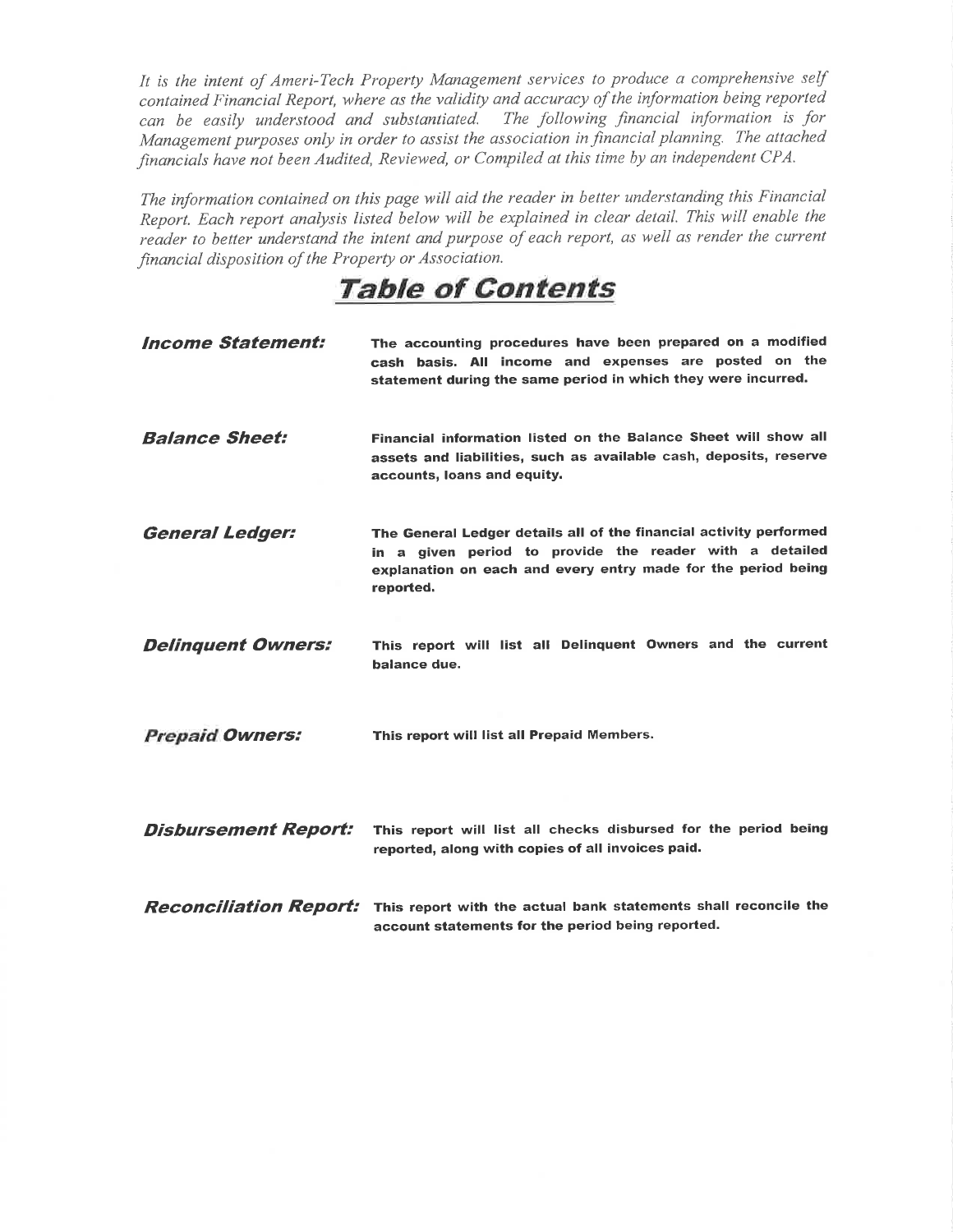

#### Income Statement - Operating

Bay Pointe Villas Condo Assn. Inc.

Date: 11/1/2018

#### 10/31/2018

Time: 11:26 am Page: 1

|                      |                                     |                 | <b>Current Period</b> |                | Year-to-date | Annual        |             |              |
|----------------------|-------------------------------------|-----------------|-----------------------|----------------|--------------|---------------|-------------|--------------|
| Description          |                                     | Actual          | Budget                | Variance       | Actual       | <b>Budget</b> | Variance.   | Budget       |
| <b>REVENUE</b>       |                                     |                 |                       |                |              |               |             |              |
| 4010                 | Unit Maintenance Fees               | \$9,155.00      | \$9,085.00            | \$70.00        | \$90,131.00  | \$90,850,00   | (\$719.00)  | \$109,020.00 |
| 4020                 | Unit Late Fees                      | $\approx$       | ۰                     | $\overline{a}$ | 60.00        | ٠             | 60.00       |              |
| 4400                 | Operating Interest Income           | 0.21            |                       | 0,21           | 7.70         |               | 7.70        |              |
| 4500                 | Application Income                  | 50.00           | $\bar{\nu}$           | 50.00          | 100.00       | $\bar{a}$     | 100,00      | ×,           |
| <b>Total REVENUE</b> |                                     | 9,205.21        | 9,085.00              | 120.21         | 90,298.70    | 90,850.00     | (55130)     | 109,020,00   |
| <b>EXPENSES</b>      |                                     |                 |                       |                |              |               |             |              |
|                      | <b>ADMINISTRATIVE</b>               |                 |                       |                |              |               |             |              |
| 5010                 | <b>Copies/Printing Supplies</b>     | 326.35          | 60.00                 | (266.35)       | 1,954.24     | 600.00        | (1, 354.24) | 720.00       |
| 5300                 | Insurance                           | 2,389.50        | 3,000.00              | 610.50         | 27,262.43    | 30,000.00     | 2,737.57    | 36,000,00    |
| 5600                 | Corporate Report Fee                | 2               | 5.00                  | 5.00           | 61.25        | 50.00         | (11.25)     | 60.00        |
| 5610                 | <b>Bureau Fees</b>                  | A)              | 8.00                  | 8.00           | Ψ            | 80.00         | 80.00       | 96.00        |
| 5800                 | Management Fee                      | 650.00          | 400.00                | (250.00)       | 5,450.00     | 4,000.00      | (1,450.00)  | 4,800.00     |
| 5900                 | Legal                               | 379.47          | 50.00                 | (329.47)       | 2,079.47     | 500,00        | (1, 579.47) | 600,00       |
| 5910                 | Accounting/Tax Returns              | ÷               | 30.00                 | 30.00          | 350.00       | 300.00        | (50,00)     | 360.00       |
| 6210                 | Pool Permit                         | á,              | 15.00                 | 15.00          | 175.00       | 150.00        | (25,00)     | 180.00       |
|                      | <b>Total ADMINISTRATIVE</b>         | 3,745.32        | 3,568,00              | (177.32)       | 37, 332.39   | 35,680.00     | (1,652.39)  | 42,816.00    |
|                      | <b>GROUNDS MAINTENANCE</b>          |                 |                       |                |              |               |             |              |
| 5400                 | Lawn Service Contract               | $\mathcal{P}_i$ | 900,00                | 900.00         | 6,800.00     | 9,000.00      | 2,200.00    | 10,800.00    |
| 5410                 | Mulch                               |                 | 100.00                | 100.00         | ž,           | 1,000,00      | 1,000,00    | 1,200.00     |
| 5420                 | Trees                               |                 | 100.00                | 100:00         |              | 1,000.00      | 1,000.00    | 1,200.00     |
|                      | <b>Total GROUNDS MAINTENANCE</b>    | ¥,              | 1,100.00              | 1,100.00       | 6,800.00     | 11,000.00     | 4,200,00    | 13,200.00    |
|                      | <b>BUILDING MAINTENANCE</b>         |                 |                       |                |              |               |             |              |
| 6100                 | <b>Building Maintenance</b>         | 1,196,78        | 700.00                | (496.78)       | 5,148.27     | 7,000.00      | 1,851.73    | 8,400.00     |
| 6120                 | Miscellaneous Materials             | ÷,              | 100.00                | 100.00         | 66.91        | 1,000.00      | 933.09      | 1,200.00     |
|                      | <b>Total BUILDING MAINTENANCE</b>   | 1,196,78        | 800.00                | (396.78)       | 5,215.18     | 8,000.00      | 2,784.82    | 9,600.00     |
|                      | <b>POOL EXPENSES</b>                |                 |                       |                |              |               |             |              |
| 6200                 | Pool Service/Supplies/Maint         | 50,00           | 250,00                | 200:00         | 3,228.00     | 2,500.00      | (728.00)    | 3,000.00     |
|                      | <b>Total POOL EXPENSES</b>          | 50.00           | 250,00                | 200,00         | 3,228.00     | 2,500.00      | (728.00)    | 3,000.00     |
|                      | <b>UTILITY EXPENSES</b>             |                 |                       |                |              |               |             |              |
| 7000                 | Electric                            | 165.01          | 180.00                | 14.99          | 2,179.25     | 1,800.00      | (379.25)    | 2,160.00     |
| 7001                 | Water and Sewer                     | 2               | 1,225.00              | 1,225.00       | 12,810.06    | 12,250 00     | (560.06)    | 14,700.00    |
| 7002                 | Trash Removal                       | 225.00          | 379,00                | 154.00         | 4,258.23     | 3,790.00      | (468.23)    | 4,548.00     |
| 7006                 | Cable Service                       | 911.48          | 919.00                | 7.52           | 9,143.96     | 9,190.00      | 46.04       | 11,028.00    |
|                      | <b>Total UTILITY EXPENSES</b>       | 1,301.49        | 2,703.00              | 1,401.51       | 28,391,50    | 27,030.00     | (1, 361.50) | 32,436.00    |
|                      | <b>NON OPERATING EXPENSES</b>       |                 |                       |                |              |               |             |              |
| 9010                 | Reserves- Painting                  | 213.00          | 213.00                |                | 1,813,00     | 2,130.00      | 317,00      | 2,556.00     |
| 9030                 | Reserves-Roof                       | 530.00          | 530.00                |                | 5,617.00     | 5,300,00      | (317,00)    | 6,360.00     |
| 9080                 | Reserves- Unallocated Interest      | (79, 00)        | (79.00)               |                | (790, 00)    | (790.00)      | $\sim$      | (948,00)     |
|                      | <b>Total NON OPERATING EXPENSES</b> | 664.00          | 664.00                | Ξ              | 6,640.00     | 6,640.00      | 0.00        | 7,968.00     |
|                      | <b>Total EXPENSES</b>               | \$6,957,59      | \$9,085.00            | \$2,127,41     | \$87,607.07  | \$90,850.00   | \$3,242.93  | \$109,020.00 |
|                      | <b>COMBINED NET INCOME</b>          | \$2,247.62      | \$-                   | \$2,247.62     | \$2,691.63   | \$-           | \$2,691,63  | $S-$         |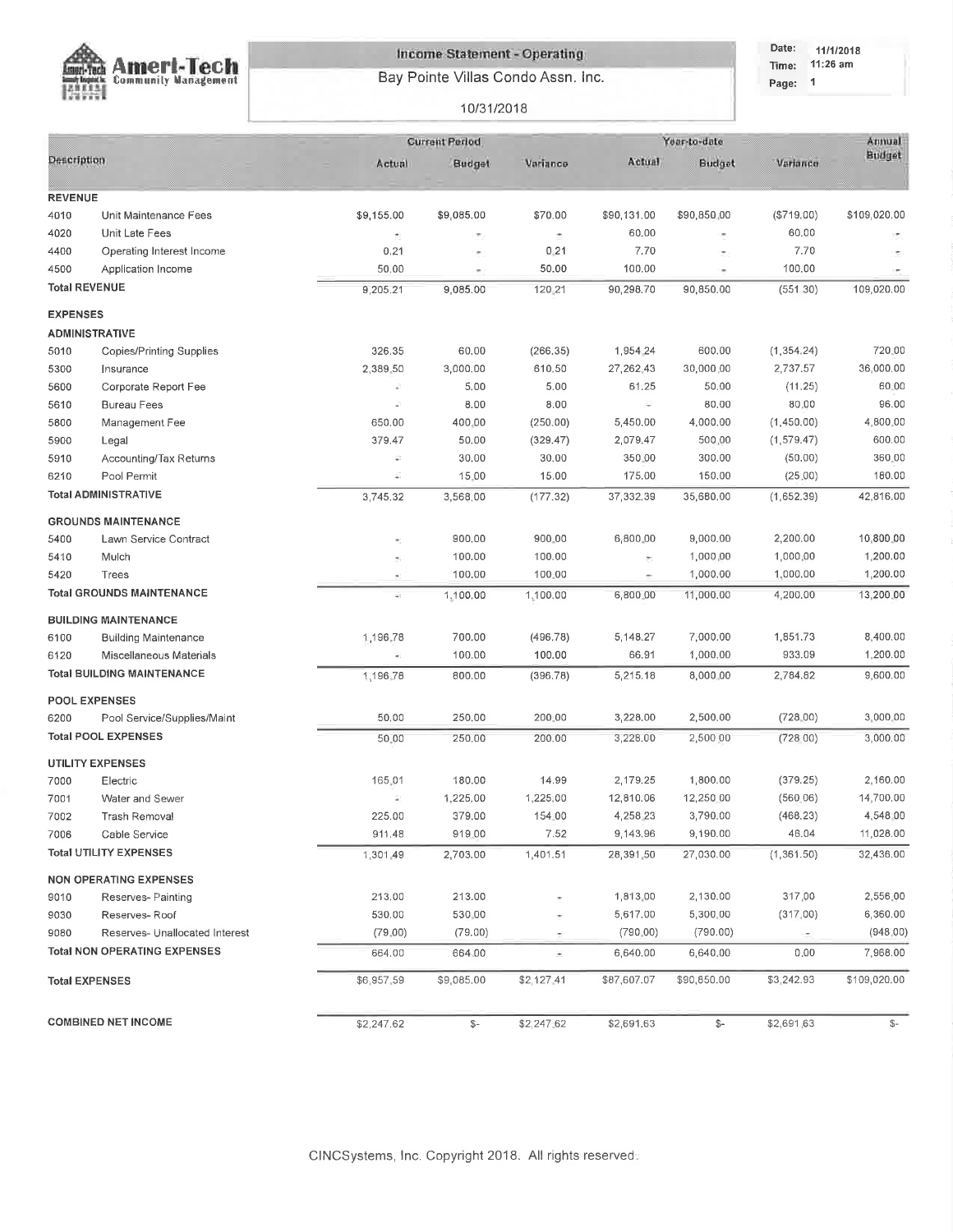| amer<br>lmen Tech<br><b>Community Management</b><br>團團 |                |          |                |                          | Income Statement Summary - Operating<br>Bay Pointe Villas Condo Assn. Inc.<br>Fiscal Period: October 2018 |                    |           |                          |                          |          |                     | Date:<br>Time:<br>Page:<br>$\overline{1}$ | 11/1/2018<br>$11:26$ am |
|--------------------------------------------------------|----------------|----------|----------------|--------------------------|-----------------------------------------------------------------------------------------------------------|--------------------|-----------|--------------------------|--------------------------|----------|---------------------|-------------------------------------------|-------------------------|
| Account                                                | <b>January</b> | February | March          | April                    | May.                                                                                                      | June               | July      | August                   | September                | October  | November            | December                                  | Total                   |
| <b>REVENUE</b>                                         |                |          |                |                          |                                                                                                           |                    |           |                          |                          |          |                     |                                           |                         |
| 4010 Unit Maintenance Fees                             |                |          |                | ÷                        | 48,566.00                                                                                                 | 5,935.00           | 9,880.00  | 7,900.00                 | 8,695.00                 | 9,155.00 |                     |                                           | \$90,131.00             |
| 4020 Unit Late Fees                                    |                |          |                |                          | 60.00                                                                                                     | $\sim$             | ٠         | $\preceq$                | ×.                       | ۰        |                     |                                           | 60.00                   |
| 4400 Operating Interest Income                         |                |          |                |                          | 5.81                                                                                                      | 0.30               | 0.74      | 0.40                     | 0.24                     | 0.21     |                     |                                           | 7.70                    |
| 4500 Application Income                                |                |          |                |                          | 50.00                                                                                                     | $\sim$             |           | $\overline{a}$           | $\overline{\phantom{a}}$ | 50.00    | ٠                   |                                           | 100,00                  |
| 4800 Misc Income                                       |                |          | ٠              | ч.                       | Ξ                                                                                                         | ÷                  | ×         | 1,350.00                 | (1,350.00)               | ×        | н                   | ÷                                         | ÷.                      |
| <b>Total REVENUE</b>                                   |                |          | ٠              | $\overline{\phantom{a}}$ | 48,681.81                                                                                                 | 5,935.30           | 9,880.74  | 9,250.40                 | 7,345.24                 | 9,205.21 |                     | Ξ                                         | 90,298.70               |
| <b>EXPENSES</b>                                        |                |          |                |                          |                                                                                                           |                    |           |                          |                          |          |                     |                                           |                         |
| <b>ADMINISTRATIVE</b>                                  |                |          |                |                          |                                                                                                           |                    |           |                          |                          |          |                     |                                           |                         |
| 5010 Copies/Printing Supplies                          |                |          |                |                          | 615.47                                                                                                    | 639.42             | 47.00     | 66.50                    | 259.50                   | 326.35   |                     |                                           | 1,954.24                |
| 5300 Insurance                                         |                |          |                |                          | 15,604.20                                                                                                 | 1,414.31           | 3,063.56  | 2,419.36                 | 2,371.50                 | 2,389.50 |                     |                                           | 27,262.43               |
| 5600 Corporate Report Fee                              |                |          |                |                          | 61.25                                                                                                     | $\sim$             |           |                          | $\overline{\phantom{a}}$ | ٠        |                     |                                           | 61.25                   |
| 5800 Management Fee                                    |                |          |                | ÷.                       | 2,000.00                                                                                                  | 850.00             | 650.00    | 650.00                   | 650,00                   | 650.00   |                     |                                           | 5,450.00                |
| 5900 Legal                                             |                |          |                | $\rightarrow$            | w                                                                                                         |                    |           | 1,700.00                 | $\blacksquare$           | 379.47   |                     |                                           | 2,079.47                |
| 5910 Accounting/Tax Returns                            |                |          |                | $\rightarrow$            | 350.00                                                                                                    |                    | ×         | Ξ                        | 9                        | ÷        |                     | ٠                                         | 350.00                  |
| 6210 Pool Permit                                       |                |          | ÷              | $\overline{\phantom{a}}$ | 175.00                                                                                                    | $\hat{\mathbf{r}}$ | ٠         | ÷                        | ×                        |          |                     |                                           | 175.00                  |
| <b>Total ADMINISTRATIVE</b>                            |                |          | ٠              | ×                        | 18,805.92                                                                                                 | 2,903.73           | 3,760.56  | 4,835.86                 | 3,281.00                 | 3,745.32 | ¥.                  | $\tilde{\phantom{a}}$                     | 37,332.39               |
| <b>GROUNDS MAINTENANCE</b>                             |                |          |                |                          |                                                                                                           |                    |           |                          |                          |          |                     |                                           |                         |
| 5400 Lawn Service Contract                             |                |          |                | $\bullet$                | 5,100.00                                                                                                  | 2,200.00           |           | $\mathcal{P}$            | (500.00)                 |          |                     |                                           | 6,800.00                |
| <b>Total GROUNDS MAINTENANCE</b>                       |                |          | п.             | ò.                       | 5,100.00                                                                                                  | 2,200.00           | Ğ.        | τŵ                       | (500.00)                 | ×.       |                     | ¥,                                        | 6,800.00                |
| <b>BUILDING MAINTENANCE</b>                            |                |          |                |                          |                                                                                                           |                    |           |                          |                          |          |                     |                                           |                         |
| 6100 Building Maintenance                              |                |          |                | $\blacksquare$           | 1,800.08                                                                                                  | 550.00             | $21 - 41$ | 100.00                   | 1,480.00                 | 1,196.78 |                     |                                           | 5,148.27                |
| 6120 Miscellaneous Materials                           |                |          | i.             | u                        | 66.91                                                                                                     | 225.00             | ٠         | ÷                        | (225.00)                 |          | ×                   | ÷.                                        | 66.91                   |
| <b>Total BUILDING MAINTENANCE</b>                      |                |          | ä              | ≈                        | 1,866.99                                                                                                  | 775.00             | 21.41     | 100.00                   | 1,255.00                 | 1,196.78 |                     | ä,                                        | 5,215.18                |
| <b>POOL EXPENSES</b>                                   |                |          |                |                          |                                                                                                           |                    |           |                          |                          |          |                     |                                           |                         |
| 6200 Pool Service/Supplies/Maint                       |                | ÷        | E.             | $\tilde{\phantom{a}}$    | 1,125.00                                                                                                  | $\hat{\mathbf{a}}$ | 450.00    | 445.35                   | 1,157.65                 | 50.00    | ÷                   | $\overline{\phantom{a}}$                  | 3,228.00                |
| <b>Total POOL EXPENSES</b>                             |                |          |                | S.                       | 1,125.00                                                                                                  | ¥.                 | 450.00    | 445.35                   | 1,157,65                 | 50.00    | $\overline{\omega}$ | Ψ                                         | 3,228.00                |
| UTILITY EXPENSES                                       |                |          |                |                          |                                                                                                           |                    |           |                          |                          |          |                     |                                           |                         |
| 7000 Electric                                          |                |          |                | $\sim$                   | 1,025.27                                                                                                  | 202.07             | 291.50    | 223.00                   | 272,40                   | 165.01   |                     |                                           | 2,179.25                |
| 7001 Water and Sewer                                   |                |          |                |                          | 4,503.36                                                                                                  | 2,271.64           | 2,705.40  | $\overline{\phantom{a}}$ | 3,329.66                 | ٠        |                     | Ξ                                         | 12,810.06               |
| 7002 Trash Removal                                     |                |          | ÿ,             | Ğ.                       | 2,681.34                                                                                                  | 446,89             | ÷         | 225.00                   | 680,00                   | 225.00   |                     | ¥                                         | 4,258.23                |
| 7006 Cable Service                                     |                |          | $\overline{a}$ | ×                        | 5,472.00                                                                                                  | 912.00             | 937.00    | 1,849.00                 | (937.52)                 | 911.48   | ۰                   | ۰                                         | 9,143.96                |
| <b>Total UTILITY EXPENSES</b>                          |                |          | $\sim$         | ×                        | 13,681.97                                                                                                 | 3,832.60           | 3,933.90  | 2,297.00                 | 3,344.54                 | 1,301.49 | ۰                   | $\overline{\phantom{a}}$                  | 28,391.50               |
| <b>NON OPERATING EXPENSES</b>                          |                |          |                |                          |                                                                                                           |                    |           |                          |                          |          |                     |                                           |                         |
| 9010 Reserves- Painting                                |                |          |                | ÷                        | 1,065.00                                                                                                  | 530.00             | 530,00    | 530.00                   | (1,055.00)               | 213,00   |                     |                                           | 1,813.00                |
| 9030 Reserves- Roof                                    |                |          |                | $\overline{\phantom{a}}$ | 2,650.00                                                                                                  | 213.00             | 213.00    | 213.00                   | 1,798.00                 | 530.00   |                     |                                           | 5,617,00                |
| 9080 Reserves- Unallocated Interest                    |                | ٠        | ٠              | ×                        | (395.00)                                                                                                  | (79.00)            | (79.00)   | (79.00)                  | (79.00)                  | (79.00)  | ÷                   | $\sim$                                    | (790.00)                |
| <b>Total NON OPERATING EXPENSES</b>                    |                |          |                | œ,                       | 3,320.00                                                                                                  | 664.00             | 664.00    | 664.00                   | 664.00                   | 664.00   |                     | ×                                         | 6,640.00                |
| <b>Total EXPENSES</b>                                  |                |          | ÷              |                          | 43,899.88                                                                                                 | 10,375.33          | 8,829.87  | 8,342.21                 | 9,202.19                 | 6,957.59 |                     | ×,                                        | 87,607.07               |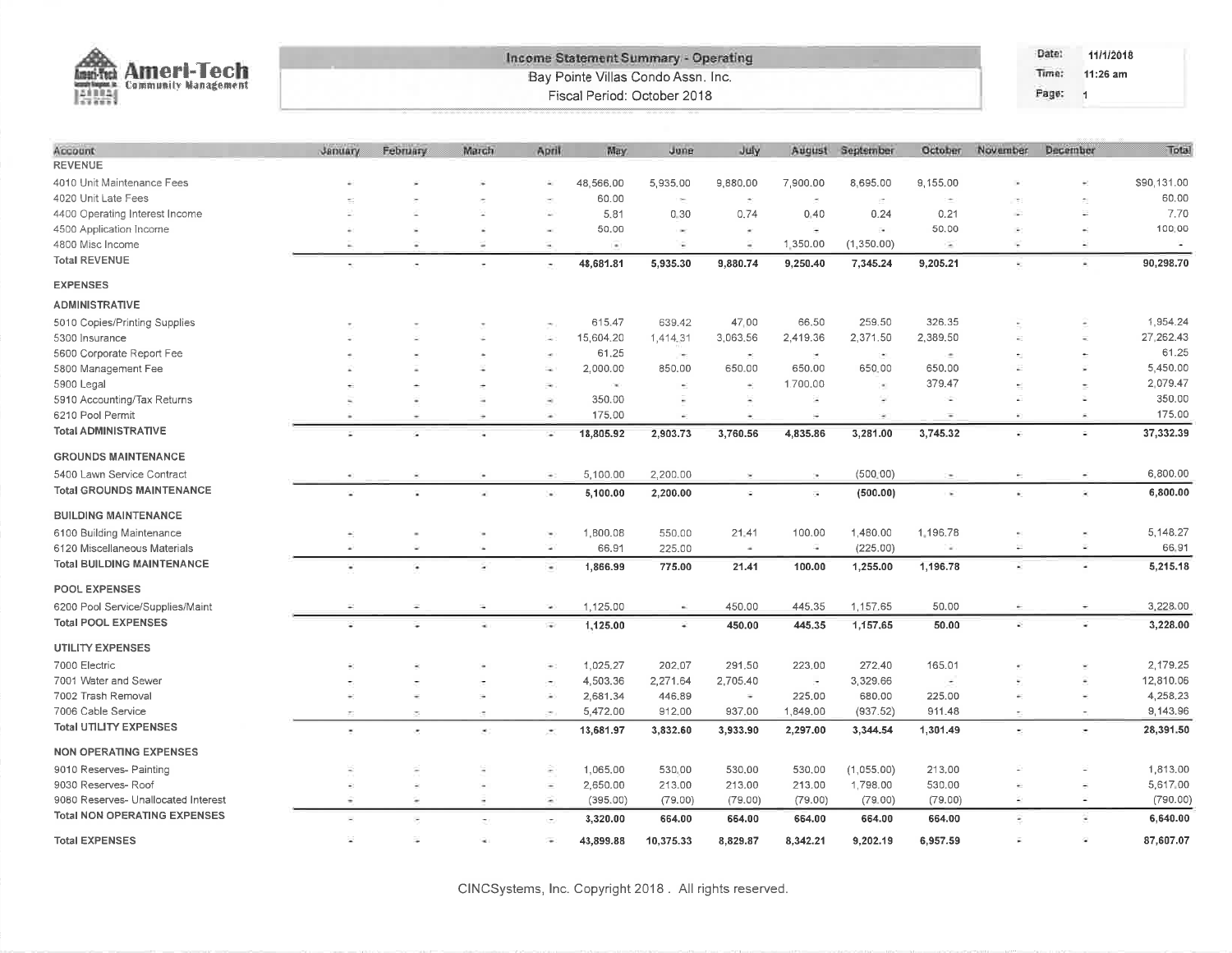| <b><i><u><b>Incited</b></u></i> Ameri-Tech</b><br><b>Example:</b> Community Management | Income Statement Summary - Operating | Date  | 11/1/2018  |
|----------------------------------------------------------------------------------------|--------------------------------------|-------|------------|
|                                                                                        | Bay Pointe Villas Condo Assn. Inc.   | Tima. | $11:26$ am |
|                                                                                        | Fiscal Period: October 2018          | Page: |            |

| Account |                    | January | February | March | April | May      | <b>June</b> | July     |        | August September: October November |          | December | Total      |
|---------|--------------------|---------|----------|-------|-------|----------|-------------|----------|--------|------------------------------------|----------|----------|------------|
|         | <b>Net Income:</b> |         |          |       |       | 4,781.93 | (4, 440.03) | 1,050.87 | 908.19 | (1,856.95)                         | 2,247.62 |          | \$2,691.63 |

 $\sim$